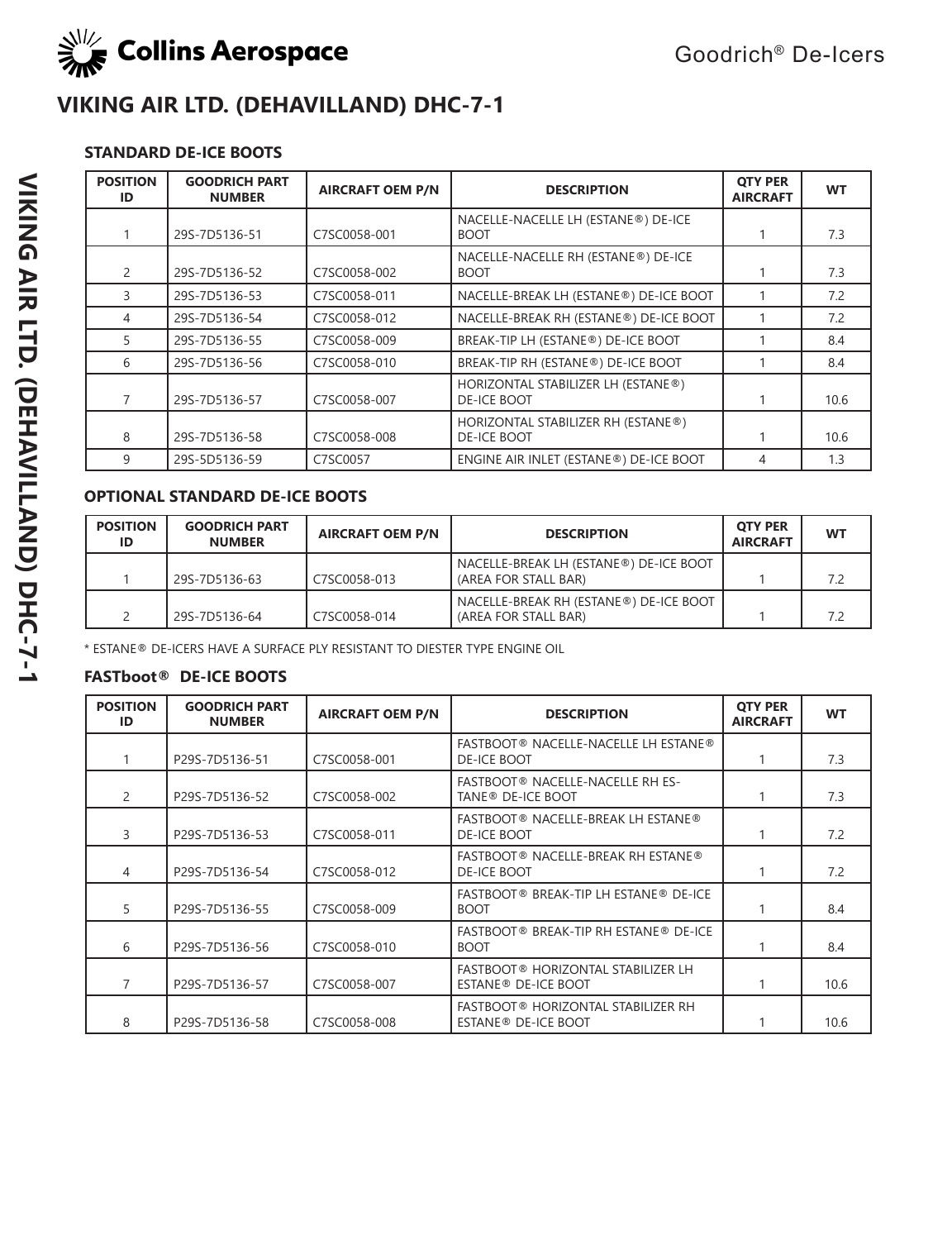

### **OPTIONAL FASTboot® DE-ICE BOOTS**

| <b>POSITION</b><br>ID | <b>GOODRICH PART</b><br><b>NUMBER</b> | <b>AIRCRAFT OEM P/N</b> | <b>DESCRIPTION</b>                                                            | <b>OTY PER</b><br><b>AIRCRAFT</b> | <b>WT</b> |
|-----------------------|---------------------------------------|-------------------------|-------------------------------------------------------------------------------|-----------------------------------|-----------|
|                       | P29S-7D5136-63                        | C7SC0058-013            | <b>FASTBOOT® NACELLE-BREAK LH ESTANE®</b><br>DE-ICE BOOT (AREA FOR STALL BAR) |                                   | 7.2       |
|                       | P29S-7D5136-64                        | C7SC0058-014            | <b>FASTBOOT® NACELLE-BREAK RH ESTANE®</b><br>DE-ICE BOOT (AREA FOR STALL BAR) |                                   | 7.2       |

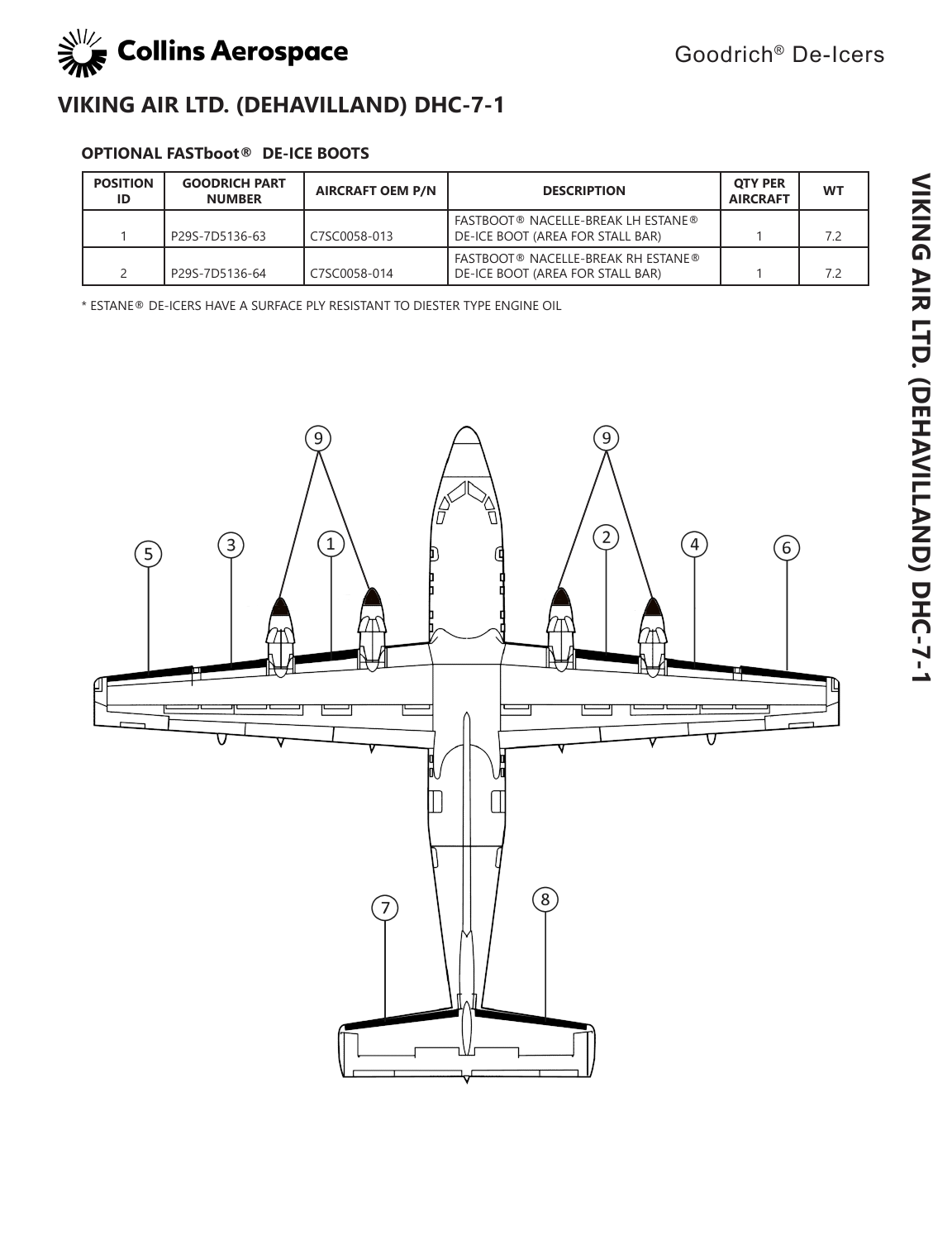

### **STANDARD DE-ICE BOOTS**

| <b>POSITION</b><br>ID | <b>GOODRICH PART</b><br><b>NUMBER</b> | <b>AIRCRAFT OEM P/N</b> | <b>DESCRIPTION</b>                                       | <b>OTY PER</b><br><b>AIRCRAFT</b> | <b>WT</b> |
|-----------------------|---------------------------------------|-------------------------|----------------------------------------------------------|-----------------------------------|-----------|
|                       | 29S-7D5136-51                         | C7SC0058-001            | NACELLE-NACELLE LH (ESTANE®) DE-ICE<br><b>BOOT</b>       |                                   | 7.3       |
| 2                     | 29S-7D5136-52                         | C7SC0058-002            | NACELLE-NACELLE RH (ESTANE®) DE-ICE<br><b>BOOT</b>       |                                   | 7.3       |
| 3                     | 29S-7D5136-53                         | C7SC0058-011            | NACELLE-BREAK LH (ESTANE®) DE-ICE BOOT                   |                                   | 7.2       |
| 4                     | 29S-7D5136-54                         | C7SC0058-012            | NACELLE-BREAK RH (ESTANE®) DE-ICE BOOT                   |                                   | 7.2       |
| 5                     | 29S-7D5136-55                         | C7SC0058-009            | BREAK-TIP LH (ESTANE®) DE-ICE BOOT                       |                                   | 8.4       |
| 6                     | 29S-7D5136-56                         | C7SC0058-010            | BREAK-TIP RH (ESTANE®) DE-ICE BOOT                       |                                   | 8.4       |
|                       | 29S-7D5136-57                         | C7SC0058-007            | HORIZONTAL STABILIZER LH (ESTANE®)<br><b>DE-ICE BOOT</b> |                                   | 10.6      |
| 8                     | 29S-7D5136-58                         | C7SC0058-008            | HORIZONTAL STABILIZER RH (ESTANE®)<br><b>DE-ICE BOOT</b> |                                   | 10.6      |
| 9                     | 29S-5D5136-59                         | C7SC0057                | ENGINE AIR INLET (ESTANE®) DE-ICE BOOT                   | 4                                 | 1.3       |

### **OPTIONAL STANDARD DE-ICE BOOTS**

| <b>POSITION</b><br>ID | <b>GOODRICH PART</b><br><b>NUMBER</b> | <b>AIRCRAFT OEM P/N</b> | <b>DESCRIPTION</b>                                             | <b>OTY PER</b><br><b>AIRCRAFT</b> | <b>WT</b> |
|-----------------------|---------------------------------------|-------------------------|----------------------------------------------------------------|-----------------------------------|-----------|
|                       | 29S-7D5136-63                         | C7SC0058-013            | NACELLE-BREAK LH (ESTANE®) DE-ICE BOOT<br>(AREA FOR STALL BAR) |                                   | 7.2       |
|                       | 29S-7D5136-64                         | C7SC0058-014            | NACELLE-BREAK RH (ESTANE®) DE-ICE BOOT<br>(AREA FOR STALL BAR) |                                   | 7.2       |

\* ESTANE® DE-ICERS HAVE A SURFACE PLY RESISTANT TO DIESTER TYPE ENGINE OIL

| <b>POSITION</b><br>ID | <b>GOODRICH PART</b><br><b>NUMBER</b> | <b>AIRCRAFT OEM P/N</b> | <b>DESCRIPTION</b>                                                    | <b>OTY PER</b><br><b>AIRCRAFT</b> | <b>WT</b> |
|-----------------------|---------------------------------------|-------------------------|-----------------------------------------------------------------------|-----------------------------------|-----------|
|                       | P29S-7D5136-51                        | C7SC0058-001            | <b>FASTBOOT® NACELLE-NACELLE LH ESTANE®</b><br><b>DE-ICE BOOT</b>     |                                   | 7.3       |
| 2                     | P29S-7D5136-52                        | C7SC0058-002            | FASTBOOT® NACELLE-NACELLE RH ES-<br>TANE <sup>®</sup> DE-ICE BOOT     |                                   | 7.3       |
| 3                     | P29S-7D5136-53                        | C7SC0058-011            | FASTBOOT® NACELLE-BREAK LH ESTANE®<br>DE-ICE BOOT                     |                                   | 7.2       |
| 4                     | P29S-7D5136-54                        | C7SC0058-012            | FASTBOOT® NACELLE-BREAK RH ESTANE®<br>DE-ICE BOOT                     |                                   | 7.2       |
| 5                     | P29S-7D5136-55                        | C7SC0058-009            | FASTBOOT® BREAK-TIP LH ESTANE® DE-ICE<br><b>BOOT</b>                  |                                   | 8.4       |
| 6                     | P29S-7D5136-56                        | C7SC0058-010            | FASTBOOT® BREAK-TIP RH ESTANE® DE-ICE<br><b>BOOT</b>                  |                                   | 8.4       |
|                       | P29S-7D5136-57                        | C7SC0058-007            | FASTBOOT® HORIZONTAL STABILIZER LH<br>ESTANE <sup>®</sup> DE-ICE BOOT |                                   | 10.6      |
| 8                     | P29S-7D5136-58                        | C7SC0058-008            | FASTBOOT® HORIZONTAL STABILIZER RH<br>ESTANE <sup>®</sup> DE-ICE BOOT |                                   | 10.6      |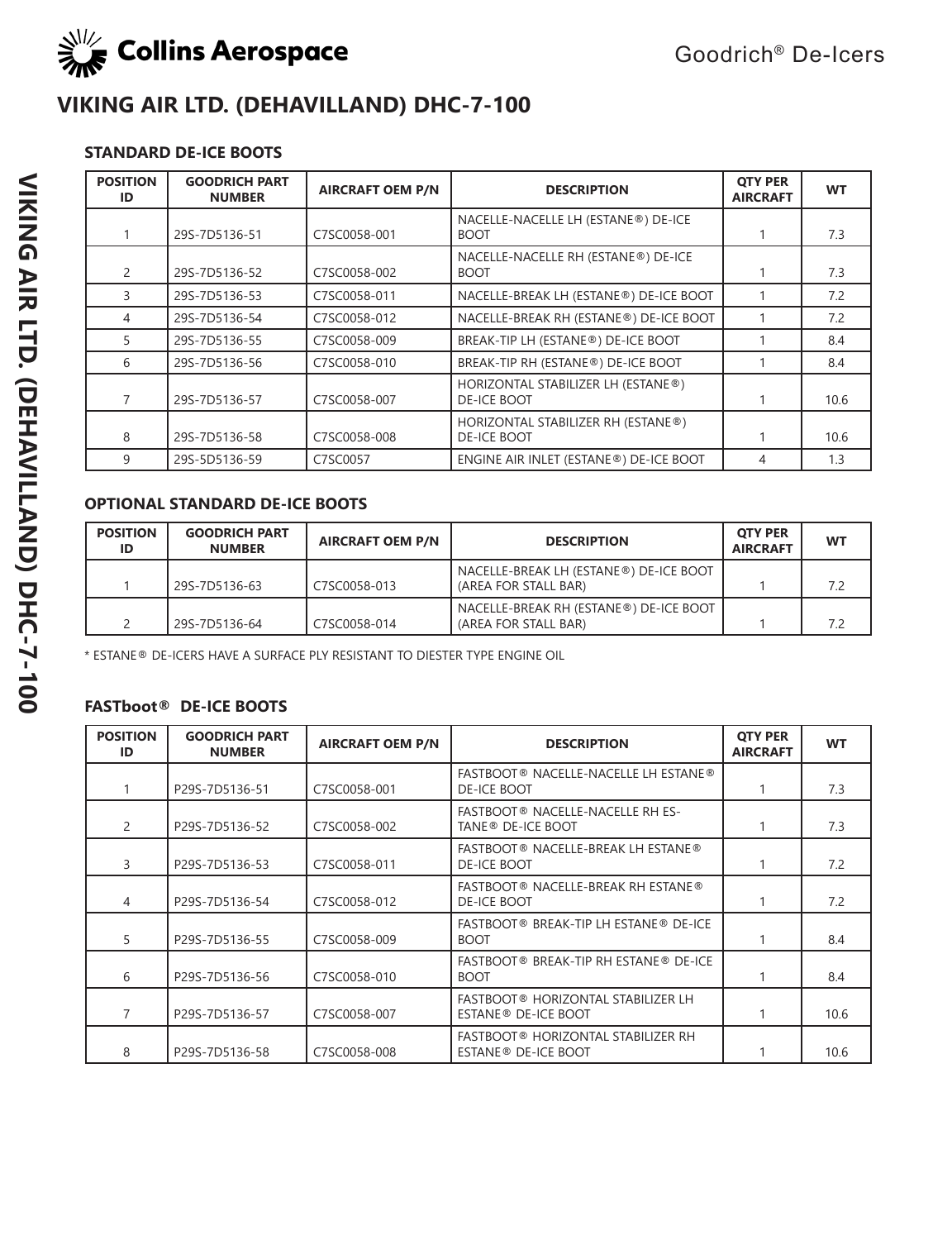

### **OPTIONAL FASTboot® DE-ICE BOOTS**

| <b>POSITION</b><br>ID | <b>GOODRICH PART</b><br><b>NUMBER</b> | <b>AIRCRAFT OEM P/N</b> | <b>DESCRIPTION</b>                                                            | <b>OTY PER</b><br><b>AIRCRAFT</b> | <b>WT</b> |
|-----------------------|---------------------------------------|-------------------------|-------------------------------------------------------------------------------|-----------------------------------|-----------|
|                       | P29S-7D5136-63                        | C7SC0058-013            | <b>FASTBOOT® NACELLE-BREAK LH ESTANE®</b><br>DE-ICE BOOT (AREA FOR STALL BAR) |                                   | 7.2       |
|                       | P29S-7D5136-64                        | C7SC0058-014            | <b>FASTBOOT® NACELLE-BREAK RH ESTANE®</b><br>DE-ICE BOOT (AREA FOR STALL BAR) |                                   | 7.2       |

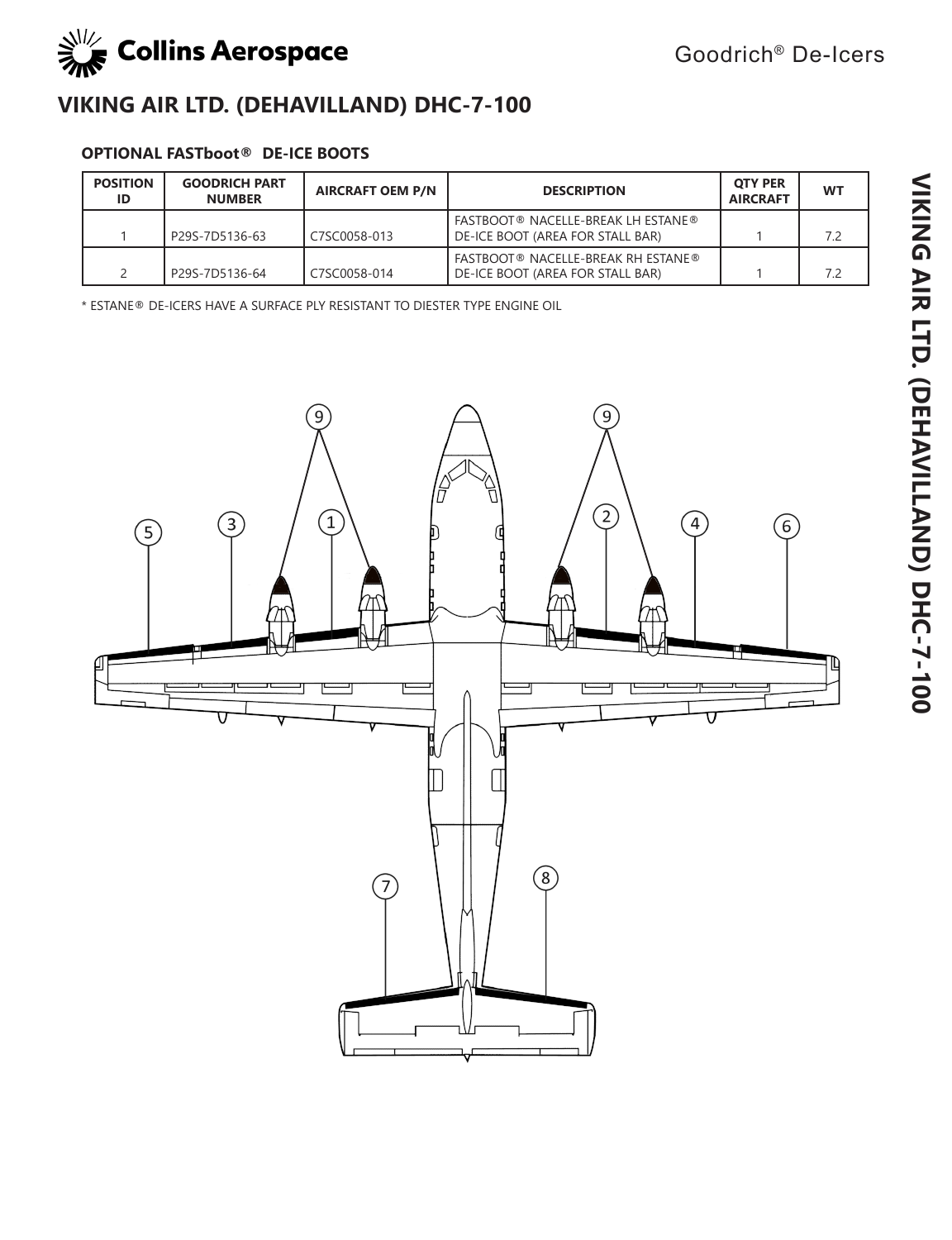

### **STANDARD DE-ICE BOOTS**

| <b>POSITION</b><br>ID | <b>GOODRICH PART</b><br><b>NUMBER</b> | <b>AIRCRAFT OEM P/N</b> | <b>DESCRIPTION</b>                                       | <b>QTY PER</b><br><b>AIRCRAFT</b> | <b>WT</b> |
|-----------------------|---------------------------------------|-------------------------|----------------------------------------------------------|-----------------------------------|-----------|
|                       | 29S-7D5136-51                         | C7SC0058-001            | NACELLE-NACELLE LH (ESTANE®) DE-ICE<br><b>BOOT</b>       |                                   | 7.3       |
| 2                     | 29S-7D5136-52                         | C7SC0058-002            | NACELLE-NACELLE RH (ESTANE®) DE-ICE<br><b>BOOT</b>       |                                   | 7.3       |
| 3                     | 29S-7D5136-53                         | C7SC0058-011            | NACELLE-BREAK LH (ESTANE®) DE-ICE BOOT                   |                                   | 7.2       |
| 4                     | 29S-7D5136-54                         | C7SC0058-012            | NACELLE-BREAK RH (ESTANE®) DE-ICE BOOT                   |                                   | 7.2       |
| 5                     | 29S-7D5136-55                         | C7SC0058-009            | BREAK-TIP LH (ESTANE®) DE-ICE BOOT                       |                                   | 8.4       |
| 6                     | 29S-7D5136-56                         | C7SC0058-010            | BREAK-TIP RH (ESTANE®) DE-ICE BOOT                       |                                   | 8.4       |
|                       | 29S-7D5136-57                         | C7SC0058-007            | HORIZONTAL STABILIZER LH (ESTANE®)<br><b>DE-ICE BOOT</b> |                                   | 10.6      |
| 8                     | 29S-7D5136-58                         | C7SC0058-008            | HORIZONTAL STABILIZER RH (ESTANE®)<br><b>DE-ICE BOOT</b> |                                   | 10.6      |
| 9                     | 29S-5D5136-59                         | C7SC0057                | ENGINE AIR INLET (ESTANE®) DE-ICE BOOT                   | 4                                 | 1.3       |

### **OPTIONAL STANDARD DE-ICE BOOTS**

| <b>POSITION</b><br>ID | <b>GOODRICH PART</b><br><b>NUMBER</b> | <b>AIRCRAFT OEM P/N</b> | <b>DESCRIPTION</b>                                             | <b>OTY PER</b><br><b>AIRCRAFT</b> | <b>WT</b> |
|-----------------------|---------------------------------------|-------------------------|----------------------------------------------------------------|-----------------------------------|-----------|
|                       | 29S-7D5136-63                         | C7SC0058-013            | NACELLE-BREAK LH (ESTANE®) DE-ICE BOOT<br>(AREA FOR STALL BAR) |                                   | 7.2       |
|                       | 29S-7D5136-64                         | C7SC0058-014            | NACELLE-BREAK RH (ESTANE®) DE-ICE BOOT<br>(AREA FOR STALL BAR) |                                   | 7.2       |

\* ESTANE® DE-ICERS HAVE A SURFACE PLY RESISTANT TO DIESTER TYPE ENGINE OIL

| <b>POSITION</b><br>ID | <b>GOODRICH PART</b><br><b>NUMBER</b> | <b>AIRCRAFT OEM P/N</b> | <b>DESCRIPTION</b>                                                    | <b>OTY PER</b><br><b>AIRCRAFT</b> | <b>WT</b> |
|-----------------------|---------------------------------------|-------------------------|-----------------------------------------------------------------------|-----------------------------------|-----------|
|                       | P29S-7D5136-51                        | C7SC0058-001            | <b>FASTBOOT® NACELLE-NACELLE LH ESTANE®</b><br>DE-ICE BOOT            |                                   | 7.3       |
| 2                     | P29S-7D5136-52                        | C7SC0058-002            | FASTBOOT® NACELLE-NACELLE RH ES-<br>TANE <sup>®</sup> DE-ICE BOOT     |                                   | 7.3       |
| 3                     | P29S-7D5136-53                        | C7SC0058-011            | <b>FASTBOOT® NACELLE-BREAK LH ESTANE®</b><br><b>DE-ICE BOOT</b>       |                                   | 7.2       |
| 4                     | P29S-7D5136-54                        | C7SC0058-012            | FASTBOOT® NACELLE-BREAK RH ESTANE®<br><b>DE-ICE BOOT</b>              |                                   | 7.2       |
| 5                     | P29S-7D5136-55                        | C7SC0058-009            | FASTBOOT® BREAK-TIP LH ESTANE® DE-ICE<br><b>BOOT</b>                  |                                   | 8.4       |
| 6                     | P29S-7D5136-56                        | C7SC0058-010            | FASTBOOT® BREAK-TIP RH ESTANE® DE-ICE<br><b>BOOT</b>                  |                                   | 8.4       |
|                       | P29S-7D5136-57                        | C7SC0058-007            | FASTBOOT® HORIZONTAL STABILIZER LH<br>ESTANE <sup>®</sup> DE-ICE BOOT |                                   | 10.6      |
| 8                     | P29S-7D5136-58                        | C7SC0058-008            | FASTBOOT® HORIZONTAL STABILIZER RH<br>ESTANE <sup>®</sup> DE-ICE BOOT |                                   | 10.6      |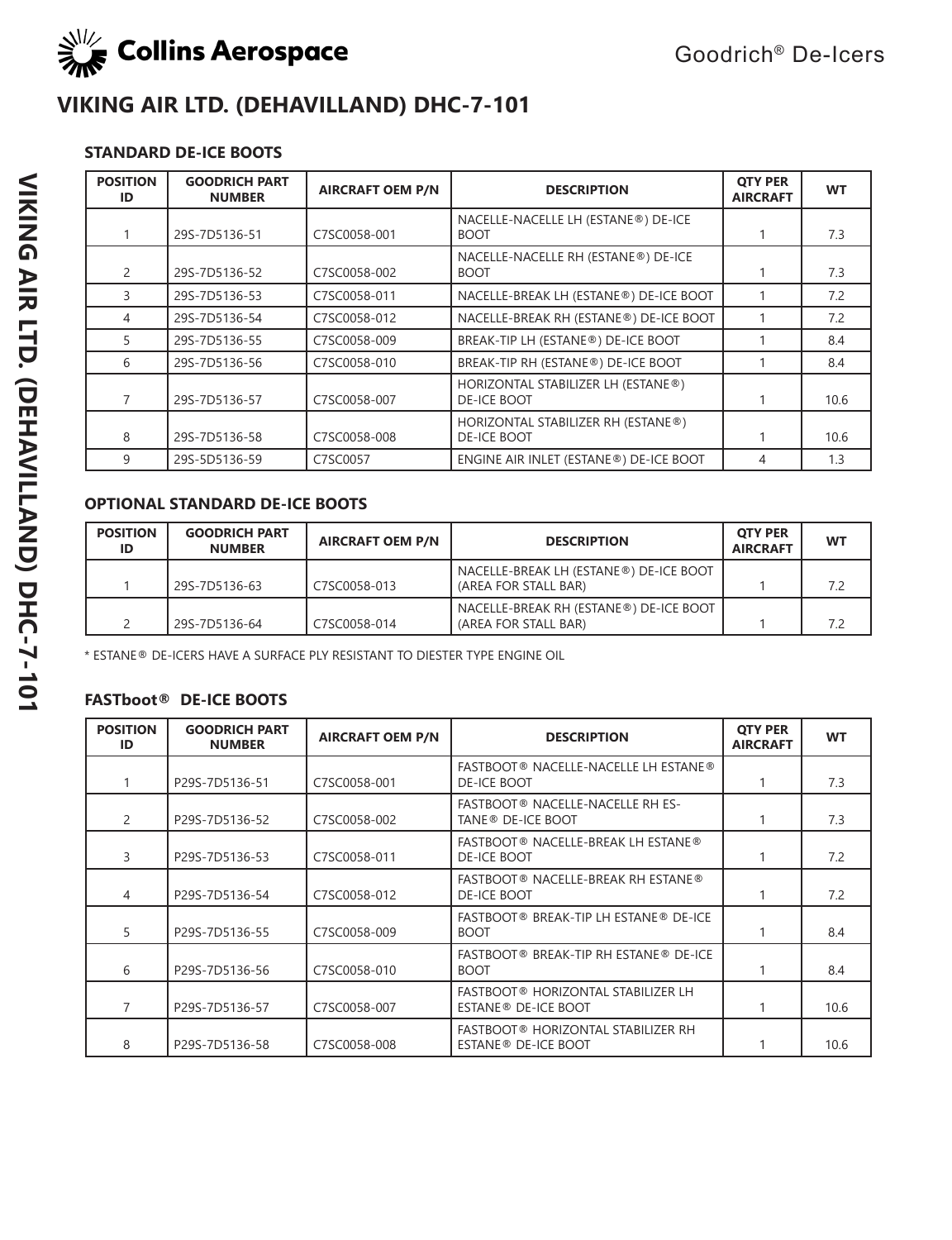

### **OPTIONAL FASTboot® DE-ICE BOOTS**

| <b>POSITION</b><br>ID | <b>GOODRICH PART</b><br><b>NUMBER</b> | <b>AIRCRAFT OEM P/N</b> | <b>DESCRIPTION</b>                                                            | <b>OTY PER</b><br><b>AIRCRAFT</b> | <b>WT</b> |
|-----------------------|---------------------------------------|-------------------------|-------------------------------------------------------------------------------|-----------------------------------|-----------|
|                       | P29S-7D5136-63                        | C7SC0058-013            | <b>FASTBOOT® NACELLE-BREAK LH ESTANE®</b><br>DE-ICE BOOT (AREA FOR STALL BAR) |                                   | 7.2       |
|                       | P29S-7D5136-64                        | C7SC0058-014            | <b>FASTBOOT® NACELLE-BREAK RH ESTANE®</b><br>DE-ICE BOOT (AREA FOR STALL BAR) |                                   | 7.2       |

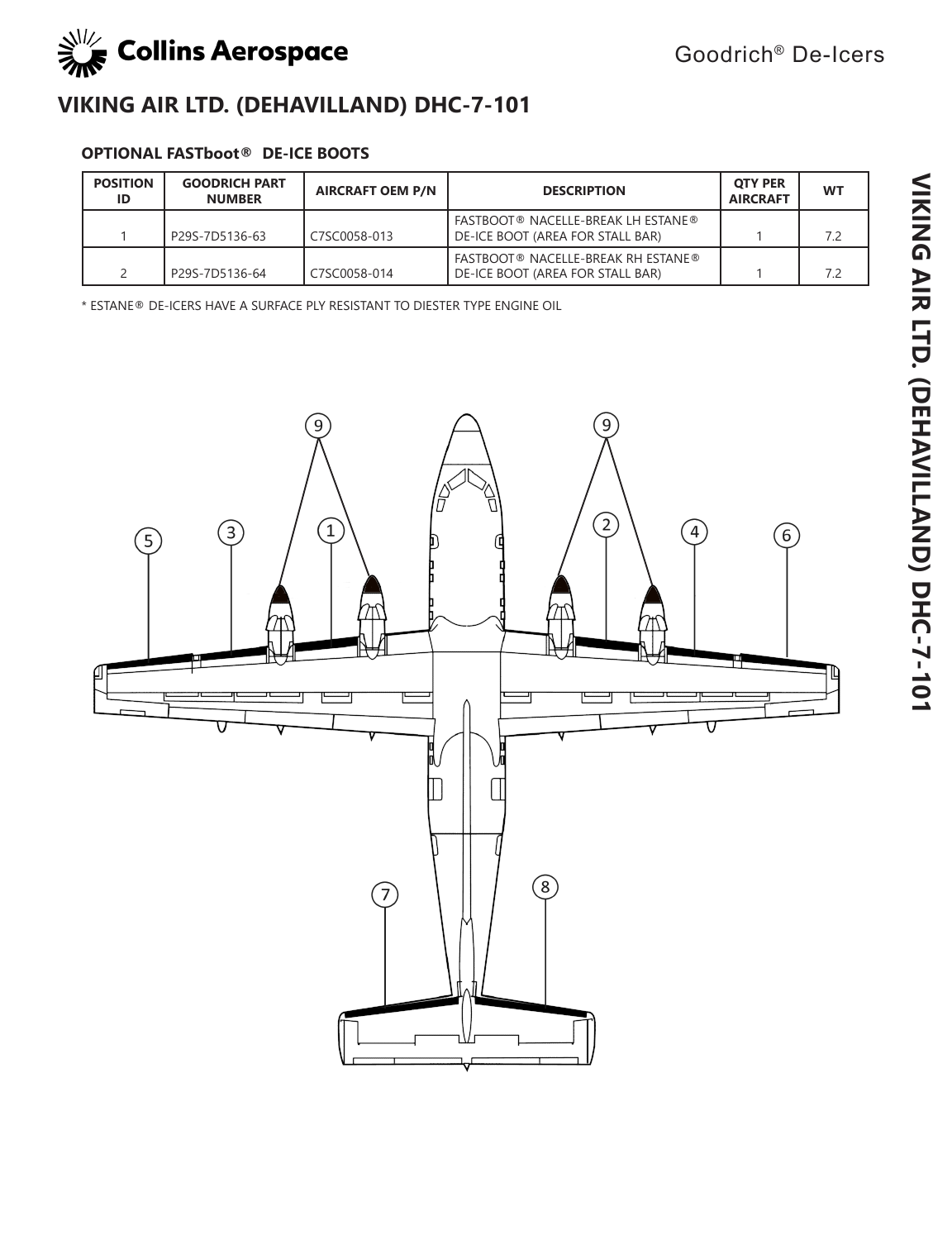

### **STANDARD DE-ICE BOOTS**

| <b>POSITION</b><br>ID | <b>GOODRICH PART</b><br><b>NUMBER</b> | <b>AIRCRAFT OEM P/N</b> | <b>DESCRIPTION</b>                                       | <b>OTY PER</b><br><b>AIRCRAFT</b> | <b>WT</b> |
|-----------------------|---------------------------------------|-------------------------|----------------------------------------------------------|-----------------------------------|-----------|
|                       | 29S-7D5136-51                         | C7SC0058-001            | NACELLE-NACELLE LH (ESTANE®) DE-ICE<br><b>BOOT</b>       |                                   | 7.3       |
| 2                     | 29S-7D5136-52                         | C7SC0058-002            | NACELLE-NACELLE RH (ESTANE®) DE-ICE<br><b>BOOT</b>       |                                   | 7.3       |
| 3                     | 29S-7D5136-53                         | C7SC0058-011            | NACELLE-BREAK LH (ESTANE®) DE-ICE BOOT                   |                                   | 7.2       |
| 4                     | 29S-7D5136-54                         | C7SC0058-012            | NACELLE-BREAK RH (ESTANE®) DE-ICE BOOT                   |                                   | 7.2       |
| 5                     | 29S-7D5136-55                         | C7SC0058-009            | BREAK-TIP LH (ESTANE®) DE-ICE BOOT                       |                                   | 8.4       |
| 6                     | 29S-7D5136-56                         | C7SC0058-010            | BREAK-TIP RH (ESTANE®) DE-ICE BOOT                       |                                   | 8.4       |
|                       | 29S-7D5136-57                         | C7SC0058-007            | HORIZONTAL STABILIZER LH (ESTANE®)<br><b>DE-ICE BOOT</b> |                                   | 10.6      |
| 8                     | 29S-7D5136-58                         | C7SC0058-008            | HORIZONTAL STABILIZER RH (ESTANE®)<br><b>DE-ICE BOOT</b> |                                   | 10.6      |
| 9                     | 29S-5D5136-59                         | C7SC0057                | ENGINE AIR INLET (ESTANE®) DE-ICE BOOT                   | 4                                 | 1.3       |

#### **OPTIONAL STANDARD DE-ICE BOOTS**

| <b>POSITION</b><br>ID | <b>GOODRICH PART</b><br><b>NUMBER</b> | <b>AIRCRAFT OEM P/N</b> | <b>DESCRIPTION</b>                                             | <b>OTY PER</b><br><b>AIRCRAFT</b> | <b>WT</b> |
|-----------------------|---------------------------------------|-------------------------|----------------------------------------------------------------|-----------------------------------|-----------|
|                       | 29S-7D5136-63                         | C7SC0058-013            | NACELLE-BREAK LH (ESTANE®) DE-ICE BOOT<br>(AREA FOR STALL BAR) |                                   | 72        |
|                       | 29S-7D5136-64                         | C7SC0058-014            | NACELLE-BREAK RH (ESTANE®) DE-ICE BOOT<br>(AREA FOR STALL BAR) |                                   | 72        |

\* ESTANE® DE-ICERS HAVE A SURFACE PLY RESISTANT TO DIESTER TYPE ENGINE OIL

| <b>POSITION</b><br>ID | <b>GOODRICH PART</b><br><b>NUMBER</b> | <b>AIRCRAFT OEM P/N</b> | <b>DESCRIPTION</b>                                                    | <b>OTY PER</b><br><b>AIRCRAFT</b> | <b>WT</b> |
|-----------------------|---------------------------------------|-------------------------|-----------------------------------------------------------------------|-----------------------------------|-----------|
|                       | P29S-7D5136-51                        | C7SC0058-001            | FASTBOOT® NACELLE-NACELLE LH ESTANE®<br><b>DE-ICE BOOT</b>            |                                   | 7.3       |
| 2                     | P29S-7D5136-52                        | C7SC0058-002            | FASTBOOT® NACELLE-NACELLE RH ES-<br>TANE <sup>®</sup> DE-ICE BOOT     |                                   | 7.3       |
| 3                     | P29S-7D5136-53                        | C7SC0058-011            | FASTBOOT® NACELLE-BREAK LH ESTANE®<br><b>DE-ICE BOOT</b>              |                                   | 7.2       |
| 4                     | P29S-7D5136-54                        | C7SC0058-012            | FASTBOOT® NACELLE-BREAK RH ESTANE®<br>DE-ICE BOOT                     |                                   | 7.2       |
| 5                     | P29S-7D5136-55                        | C7SC0058-009            | FASTBOOT® BREAK-TIP LH ESTANE® DE-ICE<br><b>BOOT</b>                  |                                   | 8.4       |
| 6                     | P29S-7D5136-56                        | C7SC0058-010            | FASTBOOT® BREAK-TIP RH ESTANE® DE-ICE<br><b>BOOT</b>                  |                                   | 8.4       |
|                       | P29S-7D5136-57                        | C7SC0058-007            | FASTBOOT® HORIZONTAL STABILIZER LH<br>ESTANE <sup>®</sup> DE-ICE BOOT |                                   | 10.6      |
| 8                     | P29S-7D5136-58                        | C7SC0058-008            | FASTBOOT® HORIZONTAL STABILIZER RH<br>ESTANE <sup>®</sup> DE-ICE BOOT |                                   | 10.6      |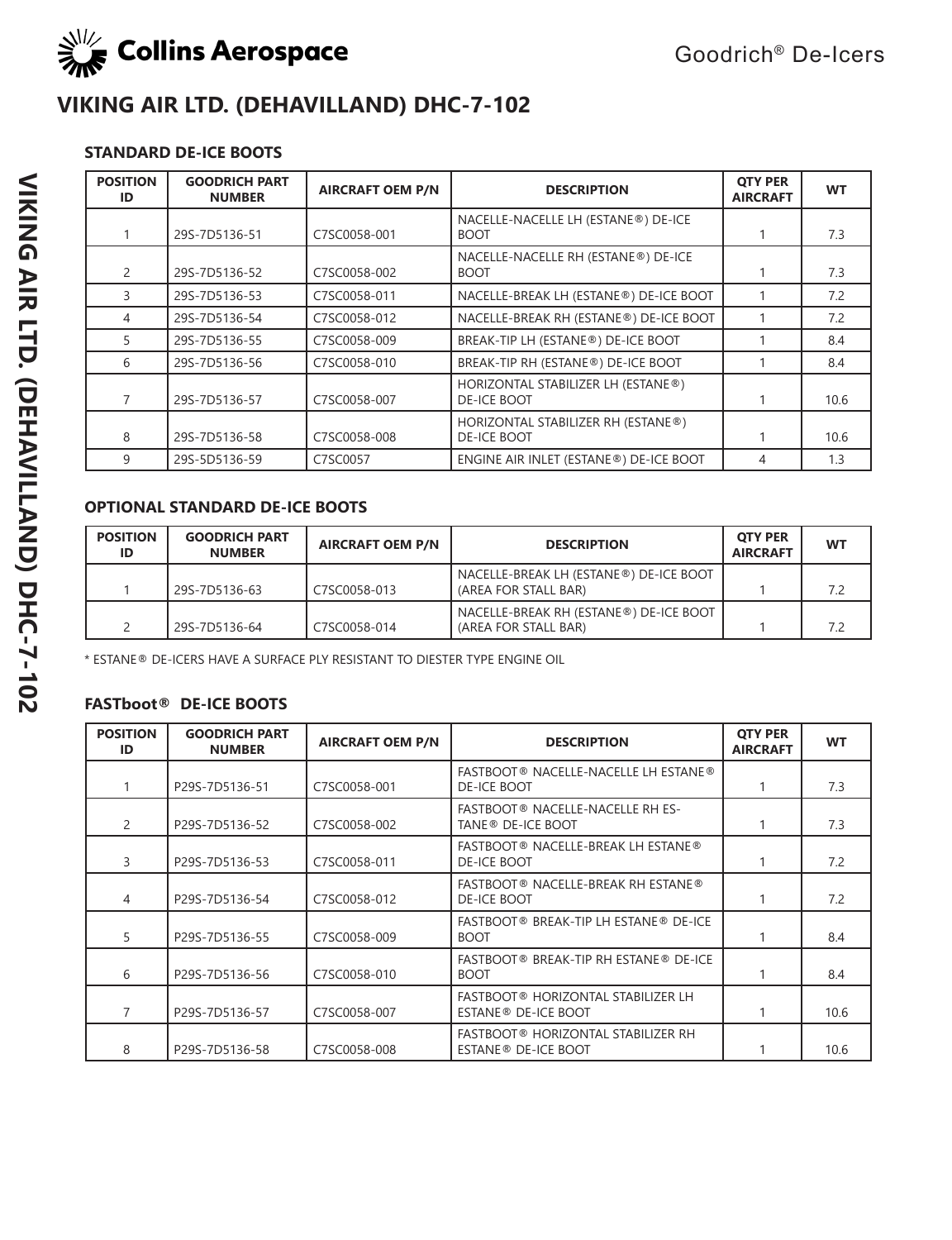

#### **OPTIONAL FASTboot® DE-ICE BOOTS**

| <b>POSITION</b><br>ID | <b>GOODRICH PART</b><br><b>NUMBER</b> | <b>AIRCRAFT OEM P/N</b> | <b>DESCRIPTION</b>                                                            | <b>OTY PER</b><br><b>AIRCRAFT</b> | <b>WT</b> |
|-----------------------|---------------------------------------|-------------------------|-------------------------------------------------------------------------------|-----------------------------------|-----------|
|                       | P29S-7D5136-63                        | C7SC0058-013            | <b>FASTBOOT® NACELLE-BREAK LH ESTANE®</b><br>DE-ICE BOOT (AREA FOR STALL BAR) |                                   | 7.2       |
|                       | P29S-7D5136-64                        | C7SC0058-014            | <b>FASTBOOT® NACELLE-BREAK RH ESTANE®</b><br>DE-ICE BOOT (AREA FOR STALL BAR) |                                   | 7.2       |

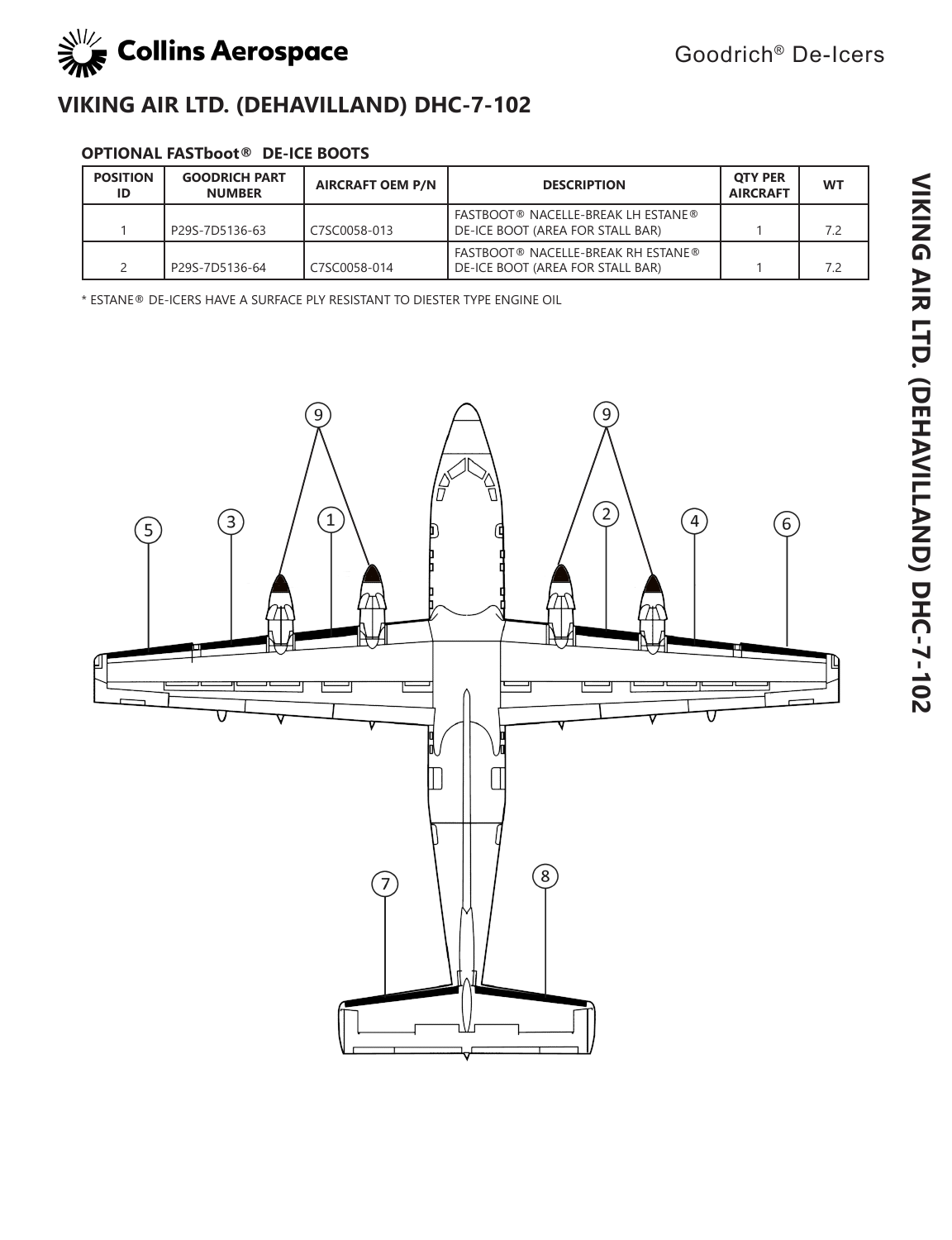

### **STANDARD DE-ICE BOOTS**

| <b>POSITION</b><br>ID | <b>GOODRICH PART</b><br><b>NUMBER</b> | <b>AIRCRAFT OEM P/N</b> | <b>DESCRIPTION</b>                                       | <b>OTY PER</b><br><b>AIRCRAFT</b> | <b>WT</b> |
|-----------------------|---------------------------------------|-------------------------|----------------------------------------------------------|-----------------------------------|-----------|
|                       | 29S-7D5136-51                         | C7SC0058-001            | NACELLE-NACELLE LH (ESTANE®) DE-ICE<br><b>BOOT</b>       |                                   | 7.3       |
| 2                     | 29S-7D5136-52                         | C7SC0058-002            | NACELLE-NACELLE RH (ESTANE®) DE-ICE<br><b>BOOT</b>       |                                   | 7.3       |
| 3                     | 29S-7D5136-53                         | C7SC0058-011            | NACELLE-BREAK LH (ESTANE®) DE-ICE BOOT                   |                                   | 7.2       |
| 4                     | 29S-7D5136-54                         | C7SC0058-012            | NACELLE-BREAK RH (ESTANE®) DE-ICE BOOT                   |                                   | 7.2       |
| 5                     | 29S-7D5136-55                         | C7SC0058-009            | BREAK-TIP LH (ESTANE®) DE-ICE BOOT                       |                                   | 8.4       |
| 6                     | 29S-7D5136-56                         | C7SC0058-010            | BREAK-TIP RH (ESTANE®) DE-ICE BOOT                       |                                   | 8.4       |
|                       | 29S-7D5136-57                         | C7SC0058-007            | HORIZONTAL STABILIZER LH (ESTANE®)<br><b>DE-ICE BOOT</b> |                                   | 10.6      |
| 8                     | 29S-7D5136-58                         | C7SC0058-008            | HORIZONTAL STABILIZER RH (ESTANE®)<br><b>DE-ICE BOOT</b> |                                   | 10.6      |
| 9                     | 29S-5D5136-59                         | C7SC0057                | ENGINE AIR INLET (ESTANE®) DE-ICE BOOT                   | 4                                 | 1.3       |

### **OPTIONAL STANDARD DE-ICE BOOTS**

| <b>POSITION</b><br>ID | <b>GOODRICH PART</b><br><b>NUMBER</b> | <b>AIRCRAFT OEM P/N</b> | <b>DESCRIPTION</b>                                             | <b>OTY PER</b><br><b>AIRCRAFT</b> | WT |
|-----------------------|---------------------------------------|-------------------------|----------------------------------------------------------------|-----------------------------------|----|
|                       | 29S-7D5136-63                         | C7SC0058-013            | NACELLE-BREAK LH (ESTANE®) DE-ICE BOOT<br>(AREA FOR STALL BAR) |                                   | 72 |
|                       | 29S-7D5136-64                         | C7SC0058-014            | NACELLE-BREAK RH (ESTANE®) DE-ICE BOOT<br>(AREA FOR STALL BAR) |                                   |    |

\* ESTANE® DE-ICERS HAVE A SURFACE PLY RESISTANT TO DIESTER TYPE ENGINE OIL

| <b>POSITION</b><br>ID | <b>GOODRICH PART</b><br><b>NUMBER</b> | <b>AIRCRAFT OEM P/N</b> | <b>DESCRIPTION</b>                                                    | <b>QTY PER</b><br><b>AIRCRAFT</b> | <b>WT</b> |
|-----------------------|---------------------------------------|-------------------------|-----------------------------------------------------------------------|-----------------------------------|-----------|
|                       | P29S-7D5136-51                        | C7SC0058-001            | FASTBOOT® NACELLE-NACELLE LH ESTANE®<br><b>DE-ICE BOOT</b>            |                                   | 7.3       |
| 2                     | P29S-7D5136-52                        | C7SC0058-002            | FASTBOOT® NACELLE-NACELLE RH ES-<br>TANE <sup>®</sup> DE-ICE BOOT     |                                   | 7.3       |
| 3                     | P29S-7D5136-53                        | C7SC0058-011            | FASTBOOT® NACELLE-BREAK LH ESTANE®<br><b>DE-ICE BOOT</b>              |                                   | 7.2       |
| 4                     | P29S-7D5136-54                        | C7SC0058-012            | FASTBOOT® NACELLE-BREAK RH ESTANE®<br><b>DE-ICE BOOT</b>              |                                   | 7.2       |
| 5                     | P29S-7D5136-55                        | C7SC0058-009            | FASTBOOT® BREAK-TIP LH ESTANE® DE-ICE<br><b>BOOT</b>                  |                                   | 8.4       |
| 6                     | P29S-7D5136-56                        | C7SC0058-010            | FASTBOOT® BREAK-TIP RH ESTANE® DE-ICE<br><b>BOOT</b>                  |                                   | 8.4       |
|                       | P29S-7D5136-57                        | C7SC0058-007            | FASTBOOT® HORIZONTAL STABILIZER LH<br>ESTANE <sup>®</sup> DE-ICE BOOT |                                   | 10.6      |
| 8                     | P29S-7D5136-58                        | C7SC0058-008            | FASTBOOT® HORIZONTAL STABILIZER RH<br>ESTANE <sup>®</sup> DE-ICE BOOT |                                   | 10.6      |